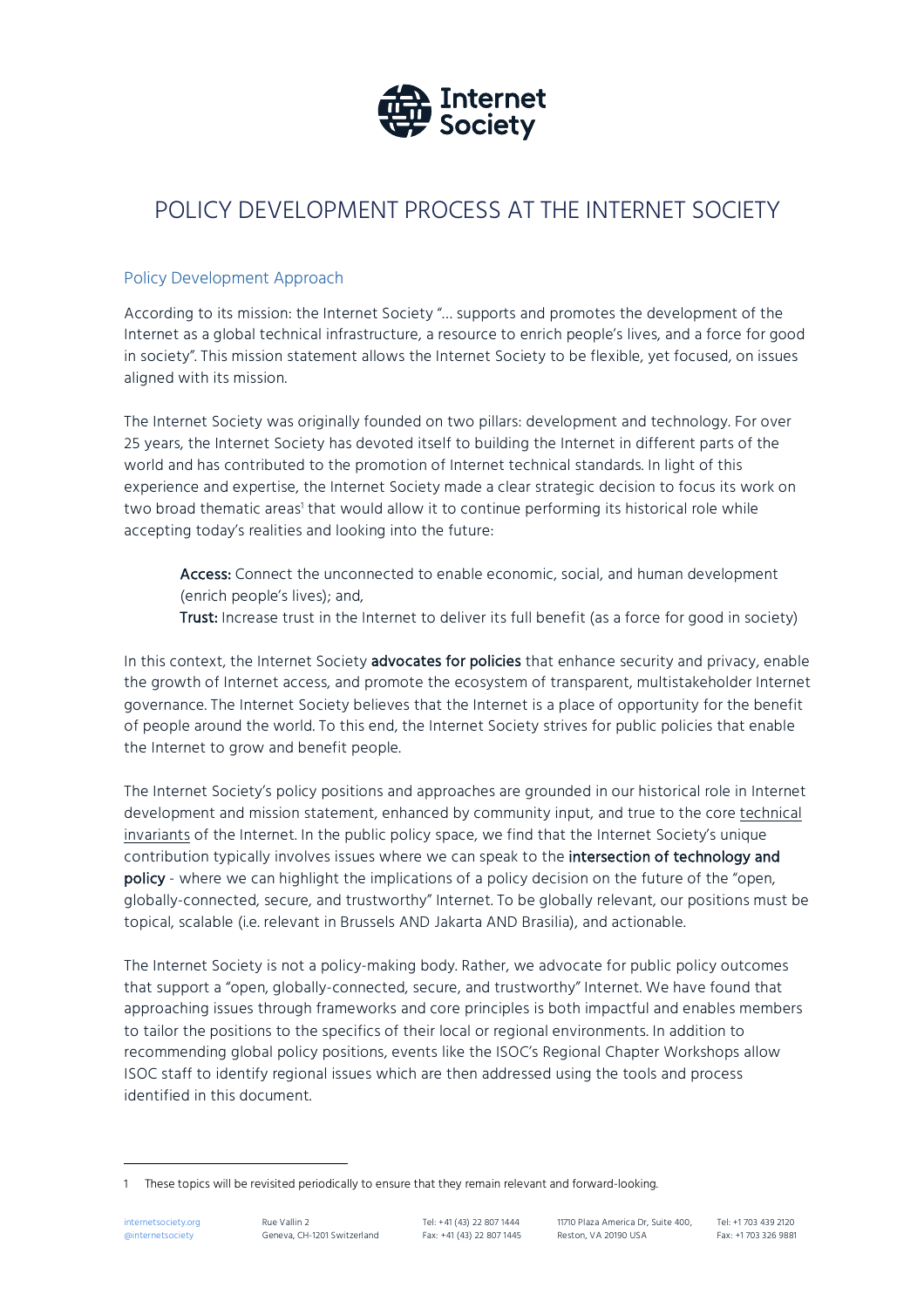#### How topics are chosen:

1. Annual Plan: Each year, the Internet Society's policy focus derives primarily from the Boardapproved strategic plan.

In 2020, our policy advocacy is rooted in eight projects involved with building a bigger, stronger Internet:

- Promoting the Internet way of networking
- Extending Encryption
- Securing global routing
- Increasing time security
- Leading by example with open standards and protocols
- Building community networks
- Fostering infrastructure and technical communities
- Measuring the Internet
- 2. Future Issues: At the same time, the Internet policy environment is complex and fast moving and doesn't lend itself easily to detailed predictions. Thus, we know that, in addition to the above topics, the Internet Society must be ready to speak up on emerging policy issues that are at the forefront of the policy debate worldwide. The 2017 and 2019 Internet Futures report<sup>2</sup> offers an additional lens by which we identify key emerging issues that our community has identified as crucial for the future.
- 3. Core Technical Issues: Finally, we are an active member of the Internet technical community and must remain engaged in issues that impact the ability of this community to do its work. While many of the issues are technical and/or operational, the Internet Society has a role to examine topics from the perspective of the health of the Internet and interests of Internet users at large.

#### Consultation approach:

Chapters, Organization Members, and individual members are all key parts of the Internet Society's global community that have a role in advancing the Internet Society's work and mission. The Internet Society benefits from the insights and expertise of its diverse membership and seeks to be as inclusive as possible in its policy development processes. Members help inform policy positions but also help identify the kinds of issues the Internet Society tackles, bearing in mind the need to remain focused on its core mission and strategic plan/goals. Members may also provide input as positions are being developed and/or updated.

j

<sup>2</sup> And their subsequent editions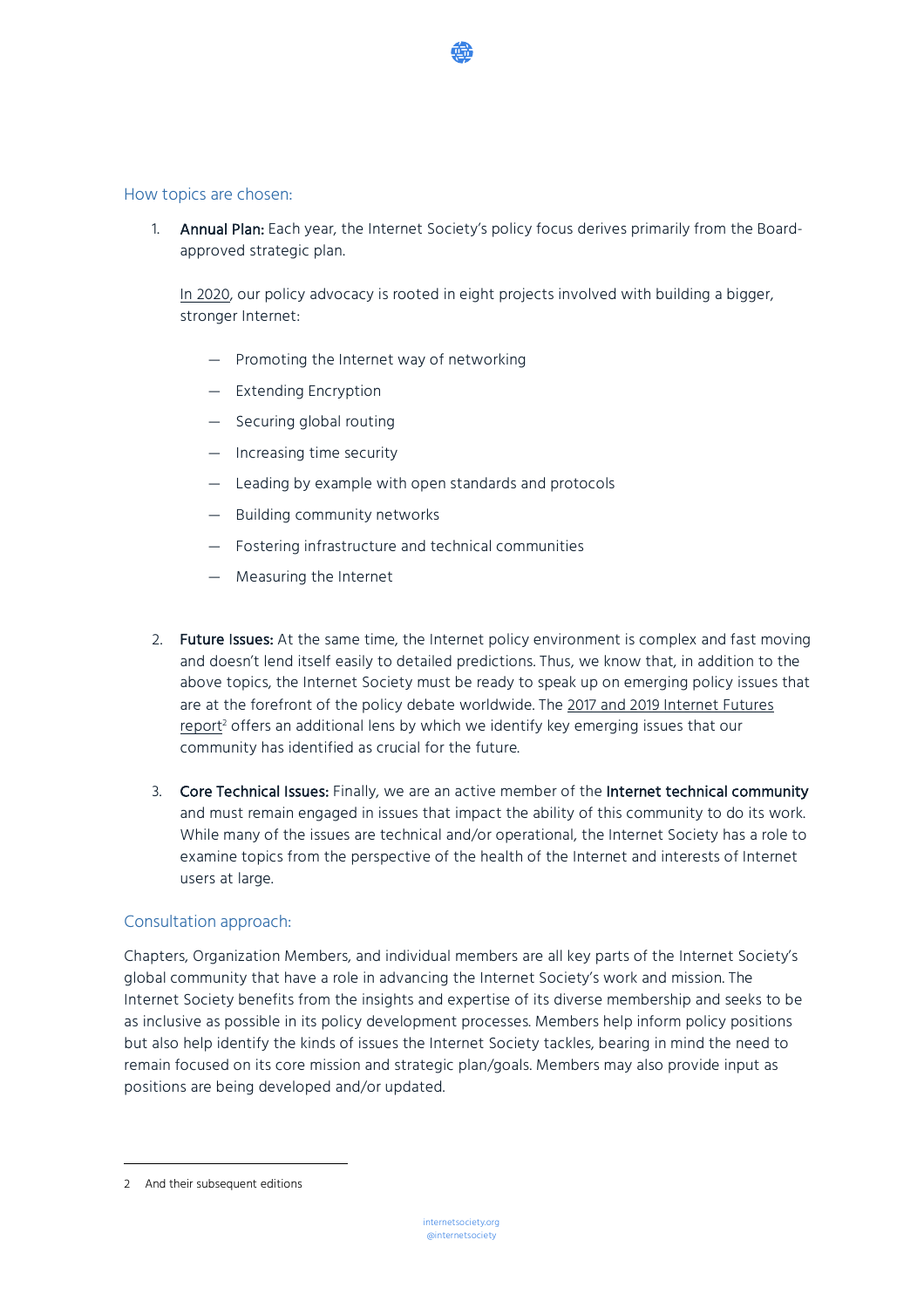1. Membership Consulting within a relevant scope: The Internet Society staff seeks input from members prior to the publication of new position papers in a systematic and predictable fashion. Members are also informed when policy papers are submitted to outside entities. Staff needs to be able to assess when consultation is needed and retain sufficient flexibility to be responsive to the fast-moving environment. In any case, staff is responsible for determining the final position of the Internet Society. The ISOC Board of Trustees may direct the staff to conduct further consultations on positions if appropriate.

In addition, we welcome input from the Internet technical community, in particular the IETF and IAB, in order to ensure that the Internet Society's Policies derive from a sound technical foundation.

- 2. Sending policy alerts: The Internet Society staff provides monthly policy alerts to the membership including information about forthcoming submissions, meetings or policy documents. Through this communication channel, members know what to expect, when input is sought, and can, in return, share information and opportunities that arise from their own network.
- 3. Supporting our community in advocacy: The Internet Society's goal is to support its members and Chapters in their own advocacy by providing messaging they can use to deliver meaningful on-the-ground gains. Some of these include policy frameworks, toolkits and background information, talking points, power points, outreach assistance and more.

## Steps of the Policy development process for new issues<sup>3</sup>:

#### Fundamentals: Guiding Principles for Internet Society Policy Development

- Internet Society Mission Statement
- Internet Society Principles (invariants, abilities)
- Annual Strategic Plan

#### Step 1: Development

j

- Identify issues, many flagged by members, aligned with our strategic agenda
- Create an internal team charged with the development of the policy position.
- Conduct preliminary analysis, external outreach to experts & develop initial policy position (Internet Society staff)
- Alert members via monthly policy alerts of policies under development

<sup>3</sup> This policy position development process applies to ISOC staff (global and regional staff) when taking positions on behalf of the Internet Society and does not replace existing chapter approaches to developing their local policy advocacy. Rather the existing approach, as stated in the Chapter Charter Agreement, remains unchanged: "The purpose of the Chapter shall be to support ISOC's vision, mission and operating principle in the Territory". In addition, 'all public positions and statement s made by chapter shall clearly indicate that the chapter as opposed to ISOC is the source of such public positions or statements".